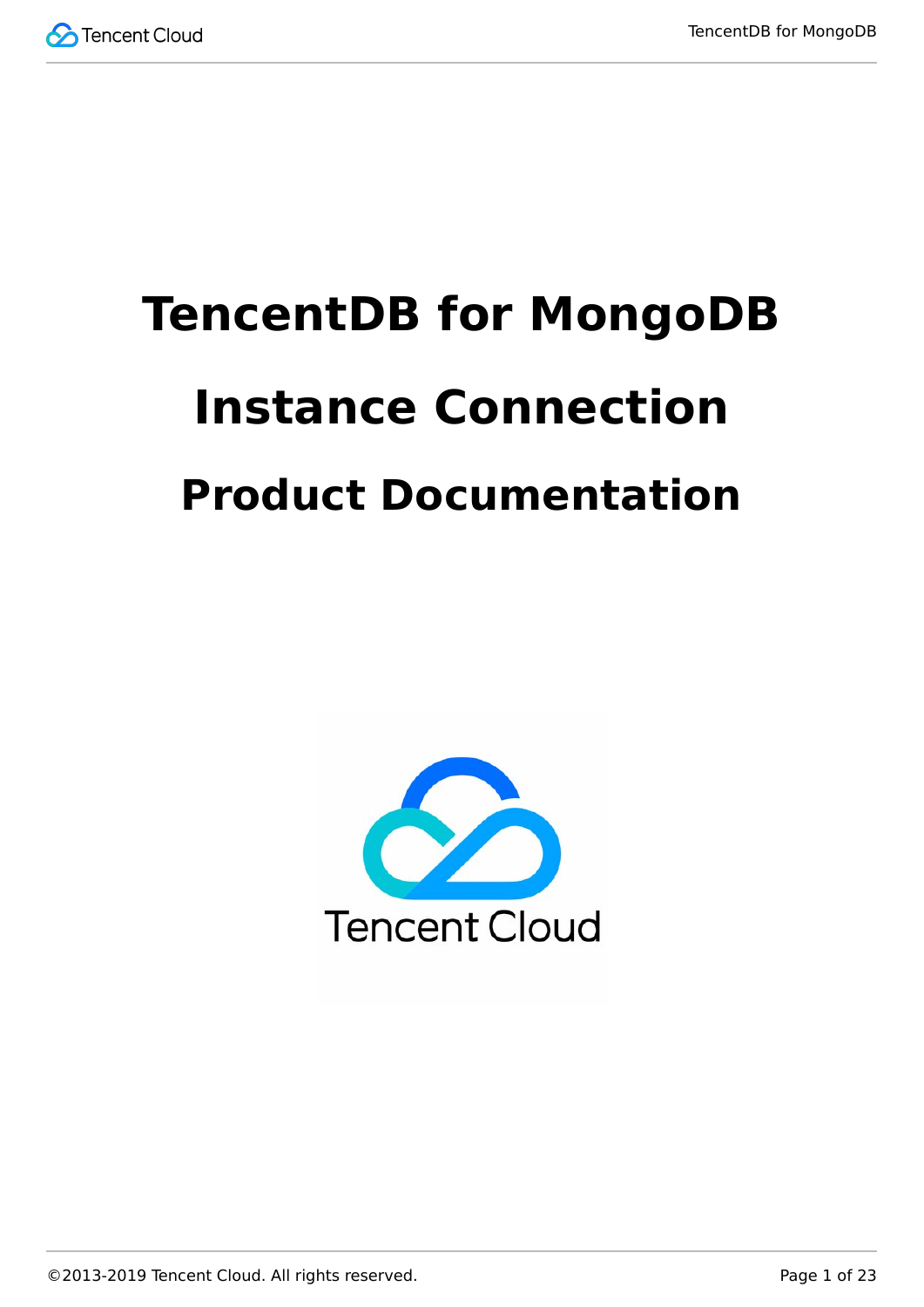#### Copyright Notice

©2013-2019 Tencent Cloud. All rights reserved.

Copyright in this document is exclusively owned by Tencent Cloud. You must not reproduce, modify, copy or distribute in any way, in whole or in part, the contents of this document without Tencent Cloud's the prior written consent.

Trademark Notice

#### **C** Tencent Cloud

All trademarks associated with Tencent Cloud and its services are owned by Tencent Cloud Computing (Beijing) Company Limited and its affiliated companies. Trademarks of third parties referred to in this document are owned by their respective proprietors.

#### Service Statement

This document is intended to provide users with general information about Tencent Cloud's products and services only and does not form part of Tencent Cloud's terms and conditions. Tencent Cloud's products or services are subject to change. Specific products and services and the standards applicable to them are exclusively provided for in Tencent Cloud's applicable terms and conditions.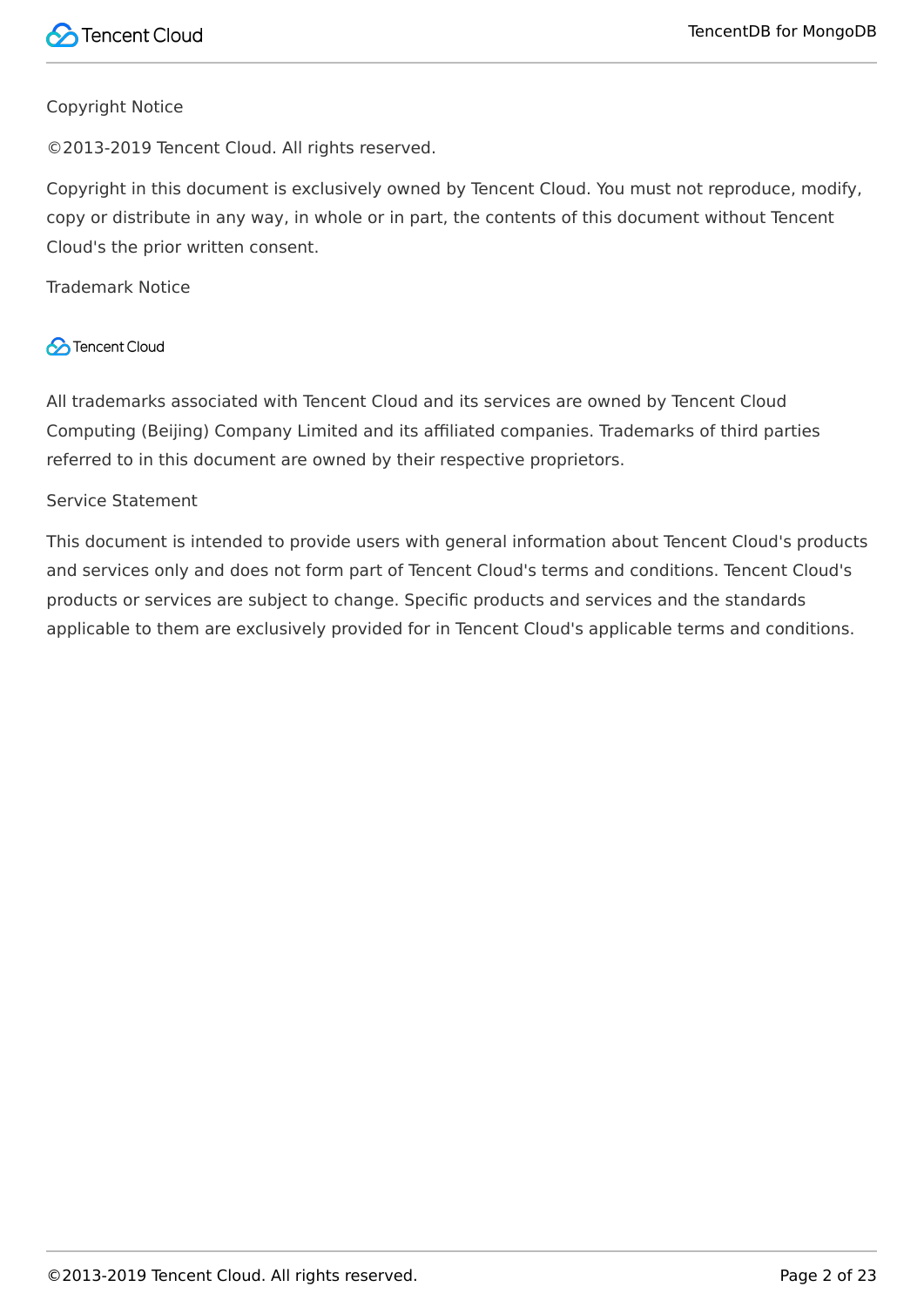

### **Contents**

[Instance Connection](#page-3-0)

[Connection Sample](#page-3-1)

[Shell Connection Sample](#page-8-0)

[PHP Connection Sample](#page-11-0)

[Node.js Connection Sample](#page-14-0)

[Java Connection Sample](#page-16-0)

[Python Connection Sample](#page-18-0)

[Go Connection Sample](#page-20-0)

[PHP Reconnection Sample](#page-21-0)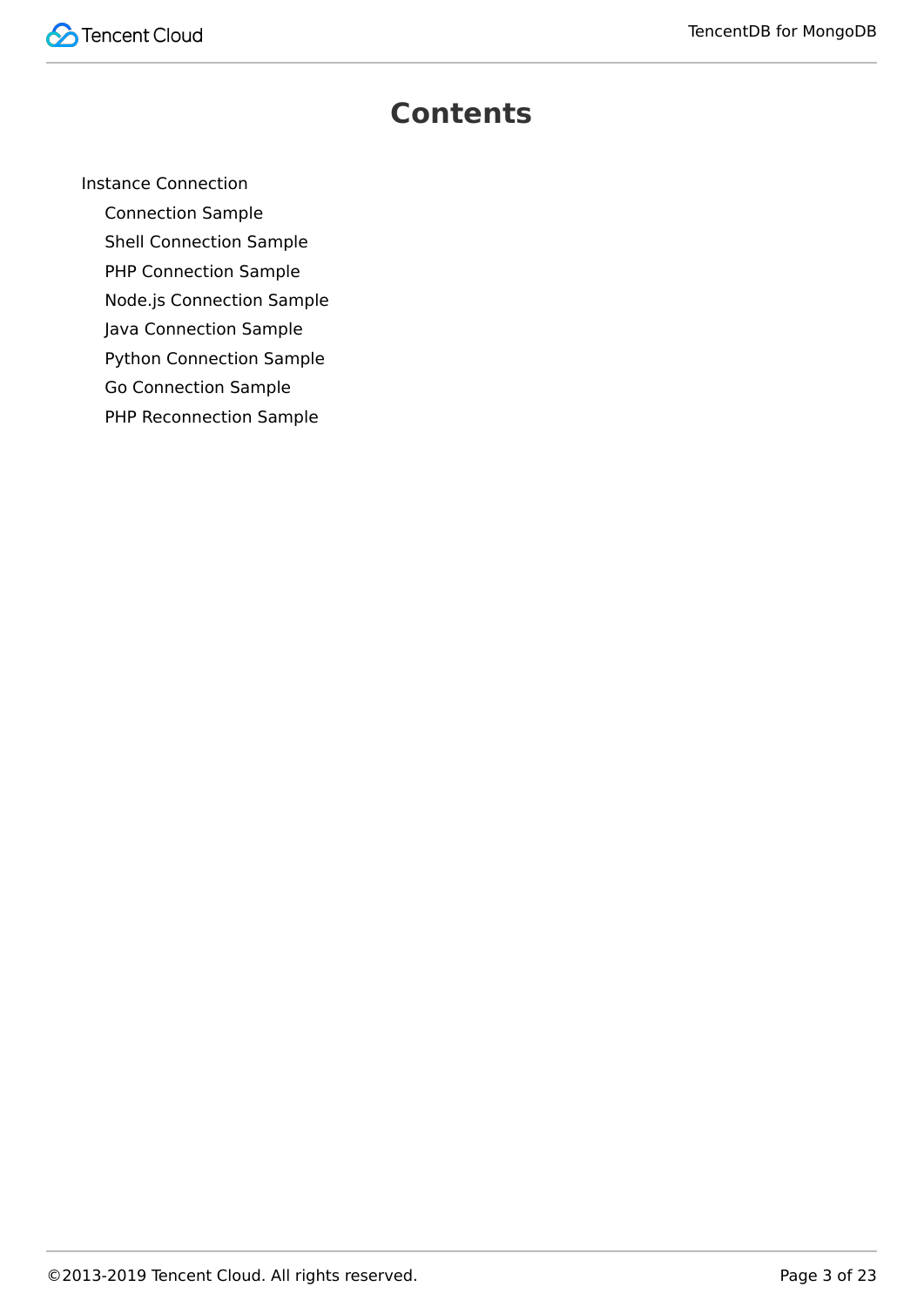## <span id="page-3-1"></span><span id="page-3-0"></span>Instance Connection Connection Sample

Last updated:2019-08-12 11:33:00

After initializing the instance, you can use either MongoDB shell or drivers in different languages to access the database to perform administrative operations. Using CVM, you can only access the database through the private network, instead of the public network.

### Description

#### **Client version**

A driver with version 3.2 or above is required to connect to the TencentDB for MongoDB service. Please use the **latest version** of the client driver, including shell kit, java jar package, php [expansion and nodejs module, to achieve the best compatibility. For more information, see MongoDB](https://docs.mongodb.com/ecosystem/drivers/) **Drivers** 

#### **Use mongo shell to connect to MongoDB**

The mongo shell is an interactive JavaScript interface to MongoDB. You can use the mongo shell to query and update data as well as perform administrative operations. The mongo shell is a component of the MongoDB distributions. Once you have installed and have started MongoDB, connect the mongo shell to your running MongoDB instance. Download a MongoDB distribution here [link.](https://www.mongodb.com/download-center#community)

The example below describes how to start the mongo Shell and connect to MongoDB:

```
cd <mongodb installation dir>
./bin/mongo -umongouser -plxh2081* 172.16.0.56:27017/admin
```
In the above example, "-u" indicates the user name, "-p" indicates the password, "172.16.0.56" is the IP, and 27017 is the default port of the MongoDB instance.

#### **Use connection String URI to connect to MongoDB**

The MongoDB service can be connected by passing parameters, and most drivers can also be connected by using URI. Connection to the MongoDB service using URI is officially recommended by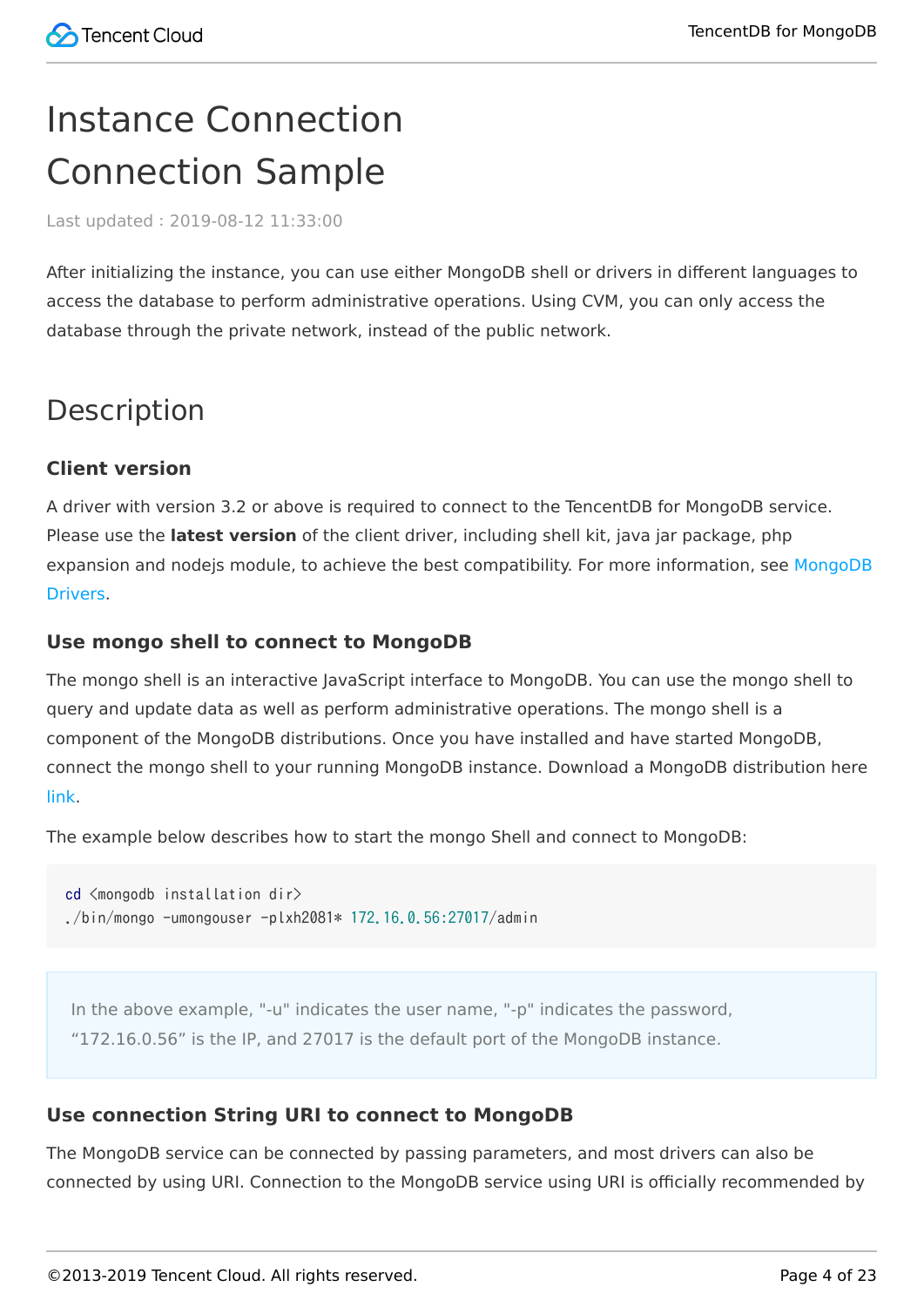

MongoDB. You can specify URI to define the connections between most of the applications and MongoDB instances in the official MongoDB drivers. MongoDB recommends you use connection string URI.

Below are examples of URIs:

#### Example 1

mongodb://username:password@IP:27017/admin

#### Example 2

mongodb://username:password@IP:27017/somedb?authSource=admin

#### Example 3

mongodb://username:password@IP:27017/somedb?authSource=admin&readPreference=secondaryPreferred

#### The parameters in URI are described as follows:

| Parameter                | Description                                                                       | Required                                                  |
|--------------------------|-----------------------------------------------------------------------------------|-----------------------------------------------------------|
| mongodb://               | A specific string<br>indicating MognoDB<br>protocol                               | Yes                                                       |
| username                 | The user name used to<br>log in to the MongoDB<br>service                         | Yes. See<br>"Default users"<br>on this page.              |
| password                 | The user password used<br>to log in to the MongoDB<br>service                     | Yes                                                       |
| IP:27017                 | IP and port of the<br>MongoDB service                                             | Yes                                                       |
| /admin                   | The database to be<br>authenticated.<br>TencentDB for MongoDB<br>is always admin. | Yes. See<br>"Authentication<br>database" on<br>this page. |
| authMechanism=MONGODB-CR | Authentication method                                                             | See<br>"Authentication<br>mechanism" on<br>this page.     |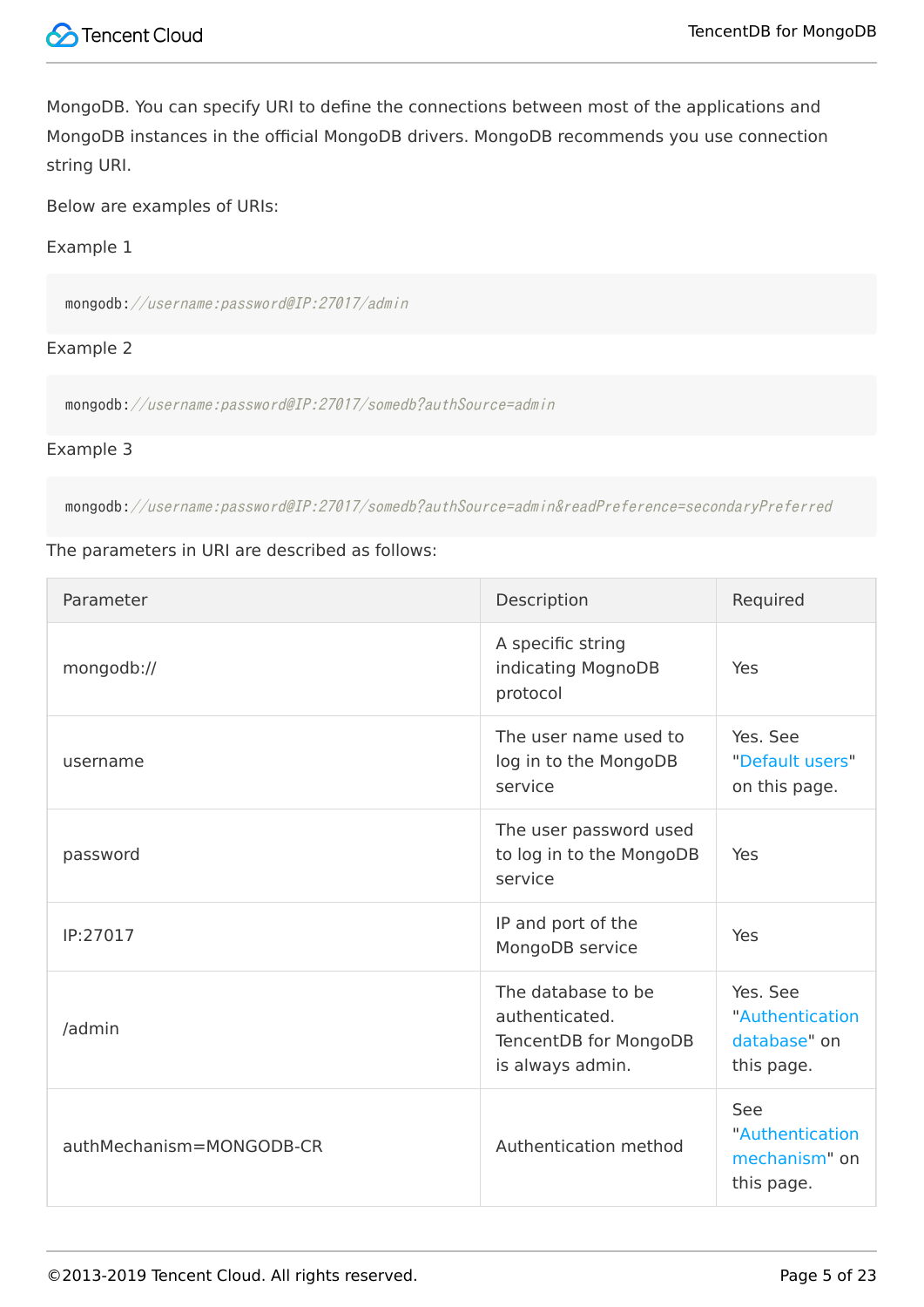| Parameter                                                                                                                                            | Description                                                                      | Required                                                           |
|------------------------------------------------------------------------------------------------------------------------------------------------------|----------------------------------------------------------------------------------|--------------------------------------------------------------------|
| authSource=admin                                                                                                                                     | The database for<br>authentication.<br>TencentDB for MongoDB<br>is always admin. | Yes. See<br>"Authentication<br>database" on<br>this page.          |
| readPreference=secondaryPreferred                                                                                                                    | You can decide whether<br>the slave has higher<br>read priority                  | No. See<br>"Master/Slave<br><b>Read Priority"</b><br>on this page. |
| Only some of the parameters for the connection<br>string URI are listed here. For more information,<br>see MongoDB official reference documentation. |                                                                                  |                                                                    |

#### **Default users**

The default users vary by the version of TencentDB for MongoDB. For the latest instances, The builtin default users are "rwuser" and "mongouser". For older instances, the default user is "rwuser" (we will upgrade these old instances, and contact you before the upgrade). You can also use TencentDB for MongoDB Console to manage account and permission to meet your business requirements.

#### **Example of rwuser (MONGODB-CR authentication) URI**

#### **MONGODB-CR authentication is used by rwuser only.**

mongodb://rwuser:password@10.66.100.186:27017/admin?authMechanism=MONGODB-CR

or

mongodb://rwuser:password@10.66.100.186:27017/somedb?authMechanism=MONGODB-CR&authSource=admin

#### **Example of mongouser (SCRAM-SHA-1 authentication) URI**

**SCRAM-SHA-1 authentication is used by mongouser and users created in the console.**

mongodb://mongouser:password@10.66.100.186:27017/admin or mongodb://mongouser:password@10.66.100.186:27017/somedb?authSource=admin

#### **Authentication database**

TencentDB for MongoDB uses "admin" database as the authentication database for login authentication, so the port in the URI must be followed by "**/admin**" to specify the authentication database. After authentication, you can read and write the specific business database. URI example: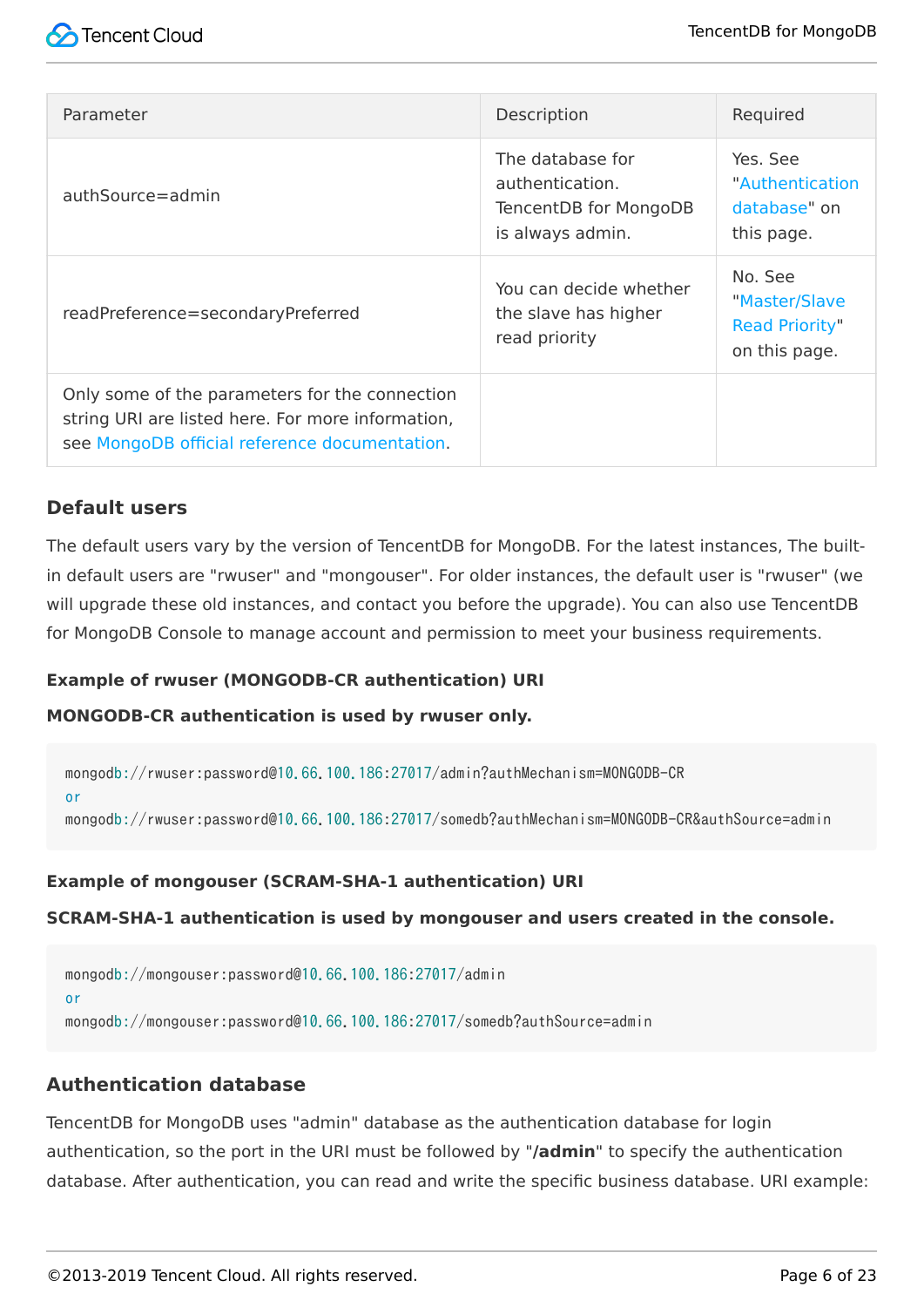#### mongodb://username:password@IP:27017/admin

You can also directly access the destination database by specifying a destination database for read and write operation and an additional authentication database parameter (authSource=admin). URI example:

#### mongodb://username:password@IP:27017/somedb?authSource=admin

You must use one of the above methods to add admin as an authentication database into the URI.

#### **Authentication mechanism**

MongoDB supports multiple authentication methods. SCRAM-SHA-1 is recommended. TencentDB for MongoDB supports two authentication methods: "MONGODB-CR" and "SCRAM-SHA-1". As mentioned above, there are two default users built in TencentDB for MongoDB: "rwuser" and "mongouser", and you can also create additional users in the Console of TencentDB for MongoDB. These users are classified into two types based on the following authentication methods:

| User Name                                     | Authentication<br>Mechanism  | Required in URI                                               |
|-----------------------------------------------|------------------------------|---------------------------------------------------------------|
| rwuser                                        | MONGODB-CR                   | The parameter<br>"authMechanism=MONGODB-CR" must<br>be added. |
| mongouser and users<br>created in the console | SCRAM-SHA-1<br>(recommended) | No parameter needs to be added.                               |

#### **Adjust priority for replica set member (Master/Slaves)**

TencentDB for MongoDB provides a load balancer IP to access the entire replica set. If you need slave databases to have higher read priority, add the "readPreference" parameter in the URI. Relevant values are described below:

| Value              | Description                                                         | Default |
|--------------------|---------------------------------------------------------------------|---------|
| primary            | Reads master node only                                              | Yes     |
| primaryPreferred   | Reads master node first. If it is not available, read slave node.   |         |
| secondary          | Reads slave node only. If it is not available, an error will occur. |         |
| secondaryPreferred | Reads slave node first. If it is not available, read master node.   |         |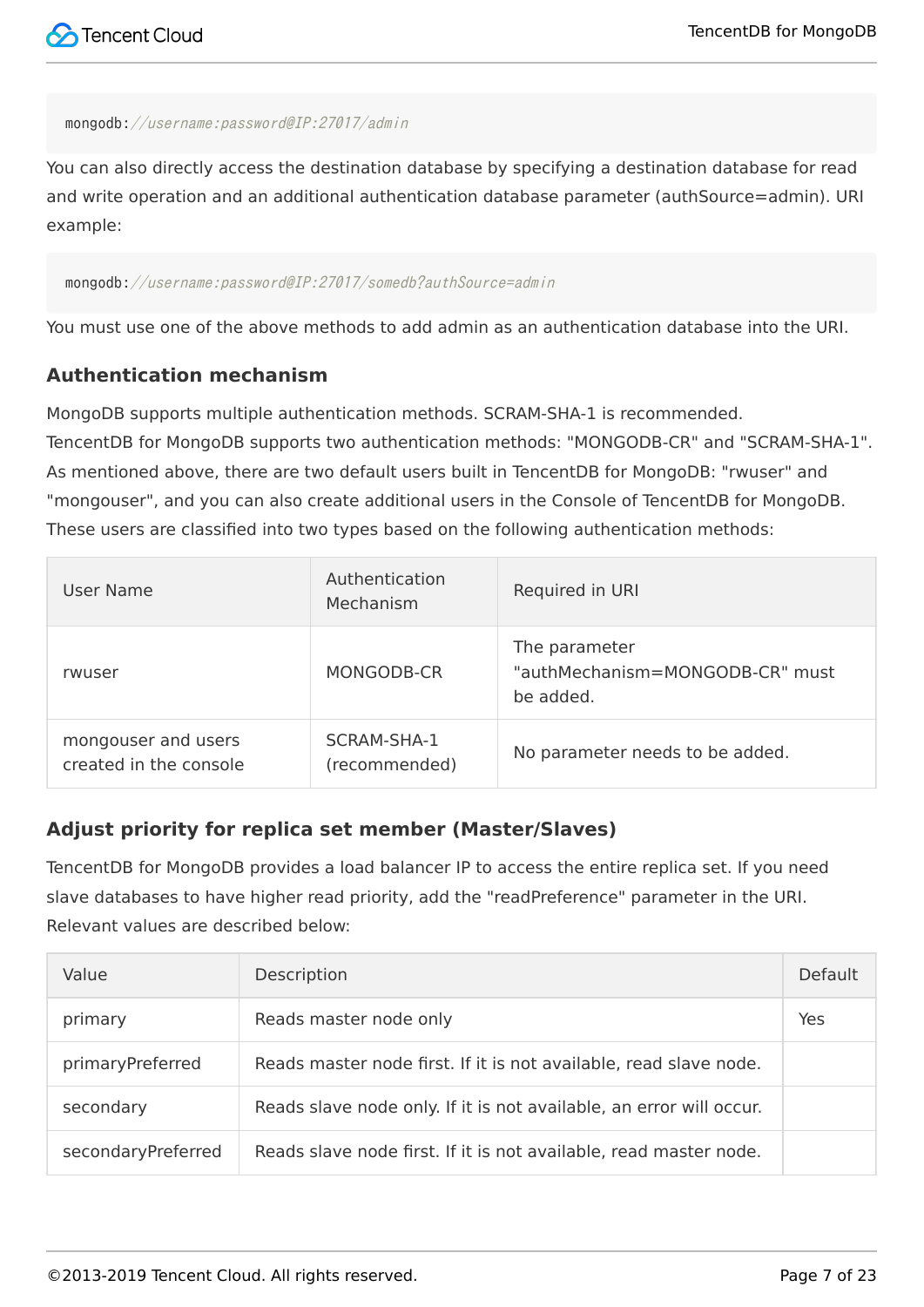To set up a priority to read slave node first, you can configure the URI as follows:

mongodb://username:password@IP:27017/admin?readPreference=secondaryPreferred

## Examples for Languages

#### **Shell**

[Shell Connection Example](https://intl.cloud.tencent.com/document/product/240/3978)

#### **PHP**

[PHP Connection Example](https://intl.cloud.tencent.com/document/product/240/3977)

#### **Node.js**

[Node.js Connection Example](https://intl.cloud.tencent.com/document/product/240/3979) [mongoose Example](https://intl.cloud.tencent.com/document/product/240/3979)

#### **Java**

[Java Connection Example](https://intl.cloud.tencent.com/document/product/240/3980)

#### **Python**

[Python Connection Example](https://intl.cloud.tencent.com/document/product/240/3981)

#### **Reconnection mechanism**

[Reconnection Mechanism](https://intl.cloud.tencent.com/document/product/240/31195)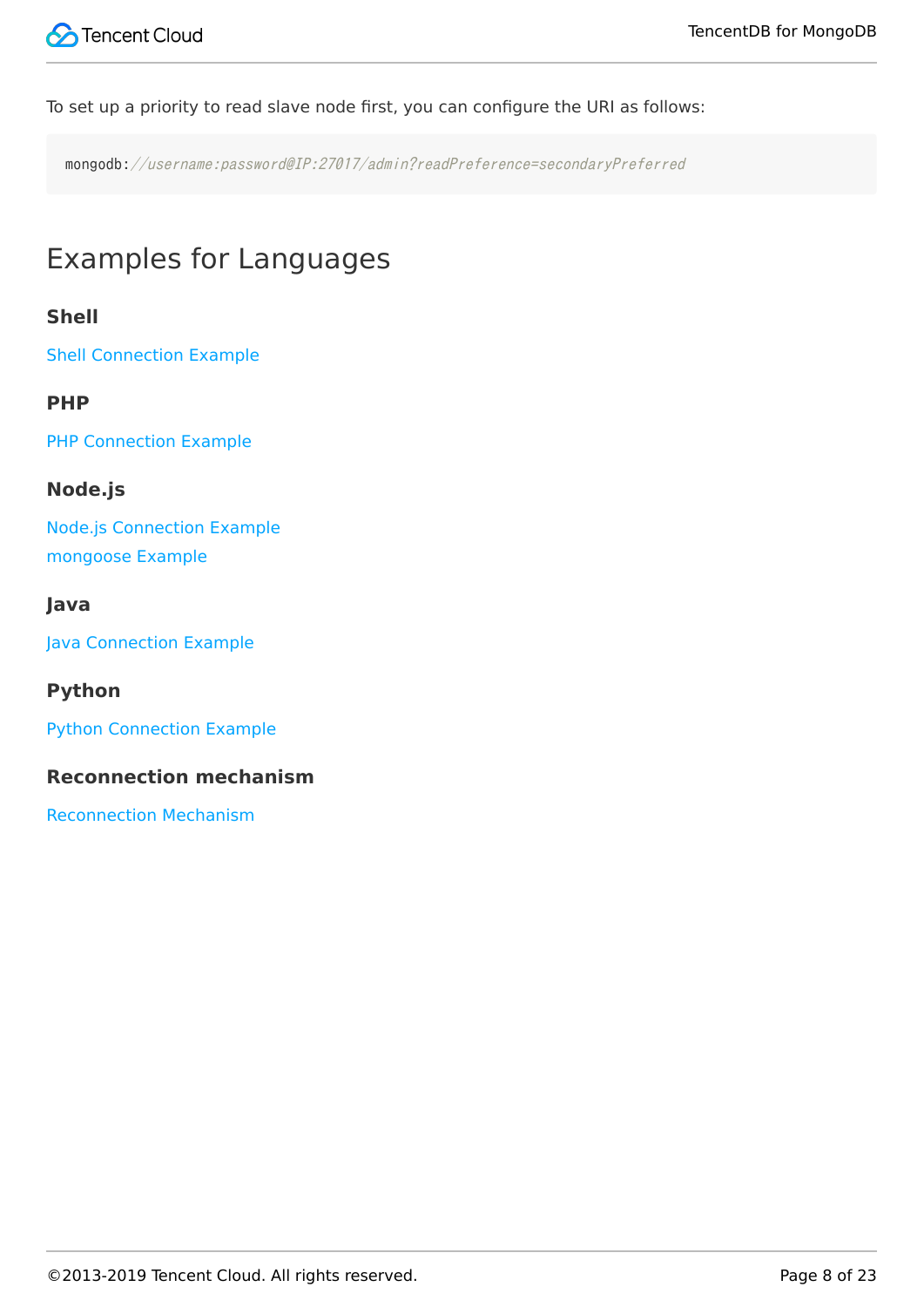## <span id="page-8-0"></span>Shell Connection Sample

Last updated:2020-11-17 11:03:36

You can use the MongoDB shell client (please see the [installation documentation](https://docs.mongodb.com/manual/tutorial/install-mongodb-on-linux/)) on a CVM instance to connect to TencentDB for MongoDB for data management. Be sure to use the latest version of MongoDB client suite.

#### **Quick start**

A typical connection command is as follows:

mongo 10.66.187.127:27017/admin -u mongouser -p thepasswordA1

#### **Note**:

To access TencentDB for MongoDB via a connection string, special characters in the password need to be converted to URL encoded characters so that they can be correctly identified. For example, "@" should be converted to "%40".

See the figure below:



#### **Connection in different authentication methods**

As described in the [Connection Sample](https://intl.cloud.tencent.com/document/product/240/7092), TencentDB for MongoDB provides two usernames rwuser and mongouser by default to support the MONGODB-CR and SCRAM-SHA-1 authentication methods,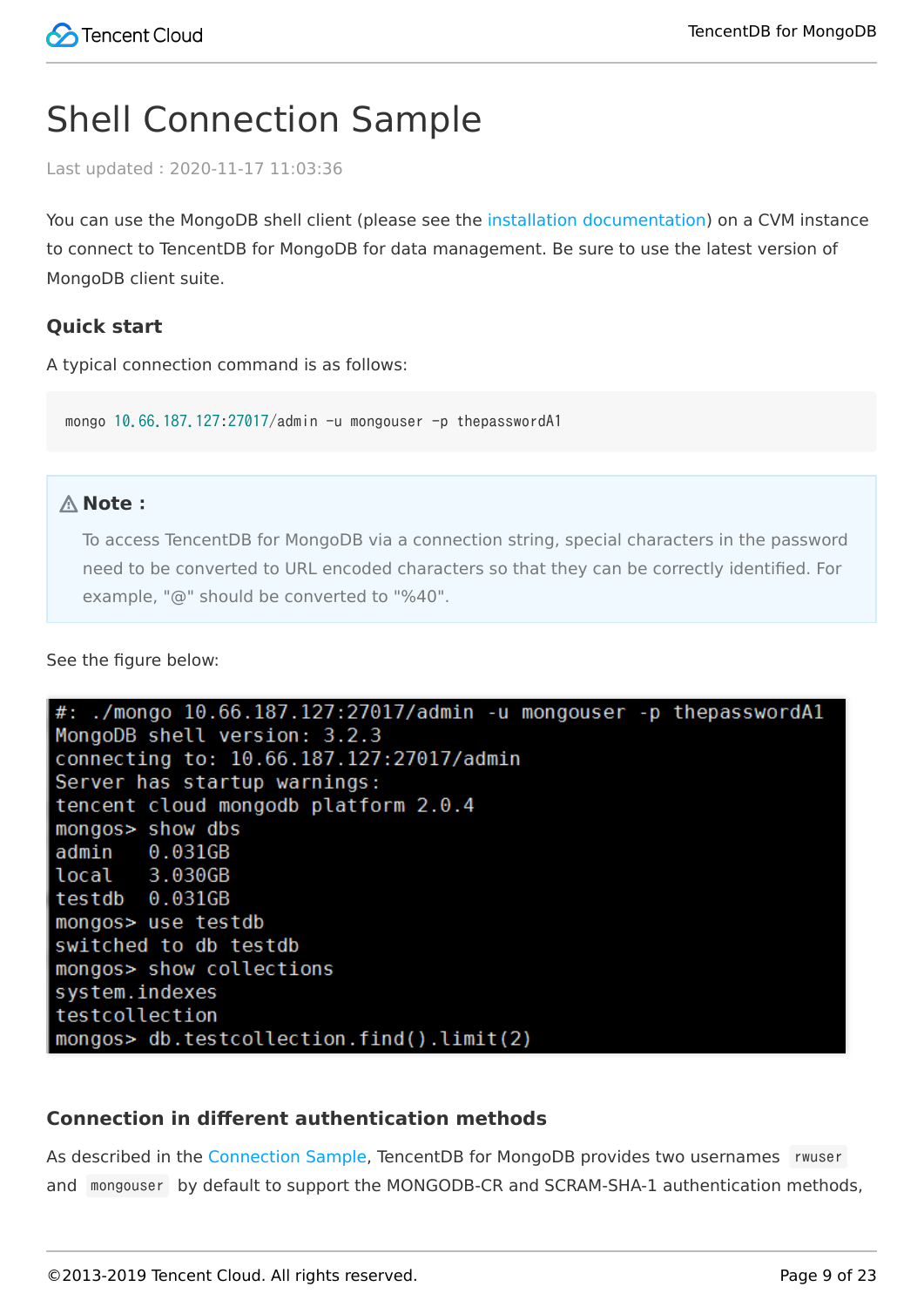

respectively.

For those two authentication methods, the shell parameters are not the same. See below for more information.

#### **SCRAM-SHA-1 authentication (mongouser)**

**SCRAM-SHA-1 authentication is used for the default user** mongouser **and all new users created in the console.** Shell connection parameters are the same as those described in Quick Start without additional parameters required. See the example below:

mongo 10.66.187.127:27017/admin -u mongouser -p thepasswordA1

If you want to enter a specific db directly such as "singer", after connecting to MongoDB, proceed as described below:

mongo 10.66.187.127:27017/singer -u mongouser -p thepasswordA1 --authenticationDatabase admin

See the figure below:



#### **MONGODB-CR authentication (rwuser)**

**Please note that MONGODB-CR authentication is used only for the default user** rwuser ,

and the authentication method of MONGODB-CR should be expressly specified in the shell connection parameters. See the example below:

mongo 10.66.187.127:27017/admin -u rwuser -p thepasswordA1 --authenticationMechanism=MONGODB-CR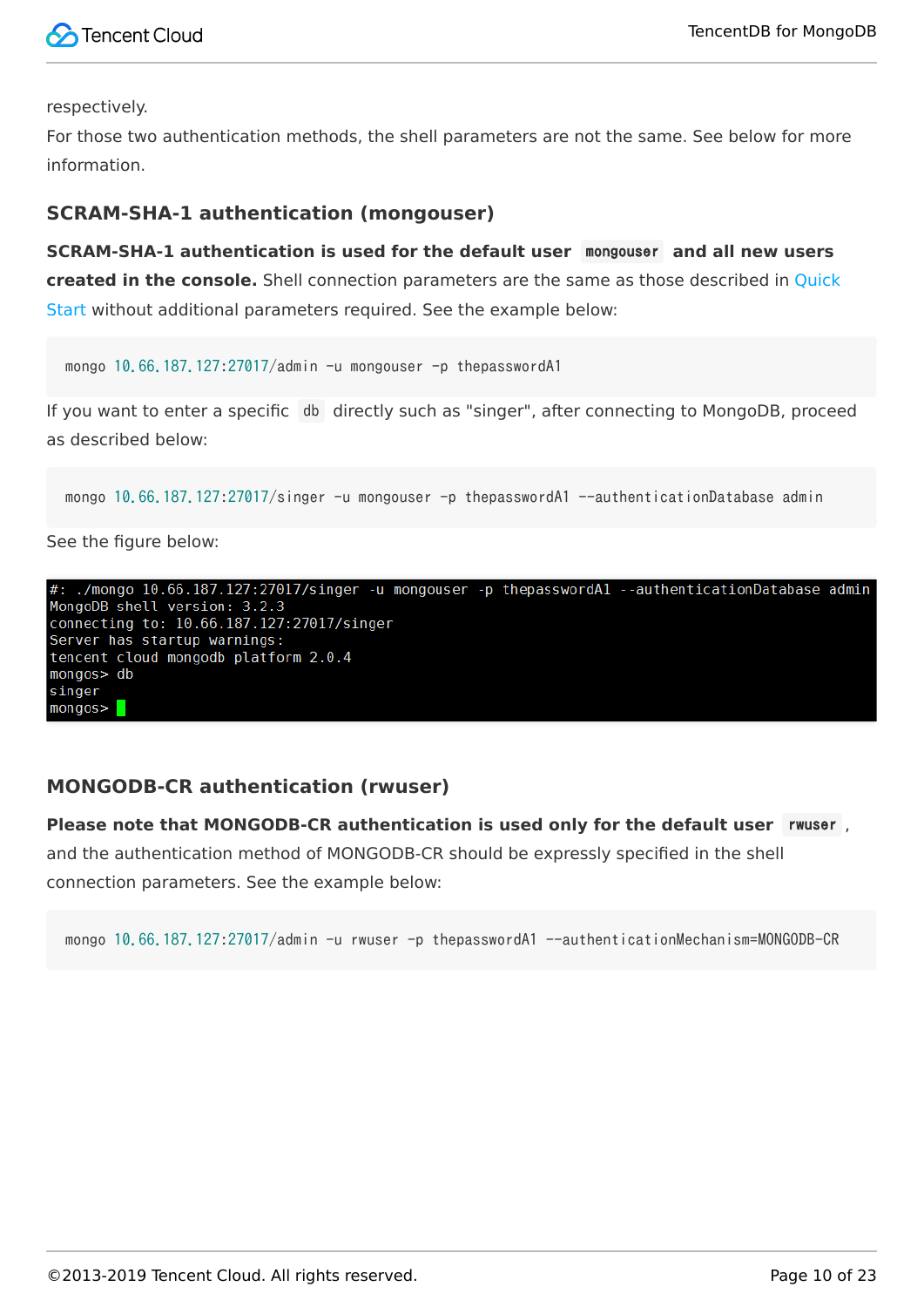

See the figure below:

| #: ./mongo 10.66.187.127:27017/admin -u rwuser -p thepasswordA1 --authenticationMechanism=MONGODB-CR |
|------------------------------------------------------------------------------------------------------|
| MongoDB shell version: 3.2.3                                                                         |
| connecting to: 10.66.187.127:27017/admin                                                             |
| Server has startup warnings:                                                                         |
| tencent cloud mongodb platform 2.0.4                                                                 |
| mongos> show dbs                                                                                     |
| admin<br>0.031GB                                                                                     |
| local<br>3.030GB                                                                                     |
| testdb<br>0.031GB                                                                                    |
| mongos > 1                                                                                           |

If you want to enter a specific db directly such as "singer", after connecting to MongoDB, proceed as described below:

mongo 10.66.187.127:27017/singer -u rwuser -p thepasswordA1 --authenticationMechanism=MONGODB-CR --authenticationDatabase admin

See the figure below:



#### **Using shell to import and export data**

For both authentication methods, you can use the shell to import and export data. For more information, please see [Export and Import.](https://intl.cloud.tencent.com/document/product/240/5321)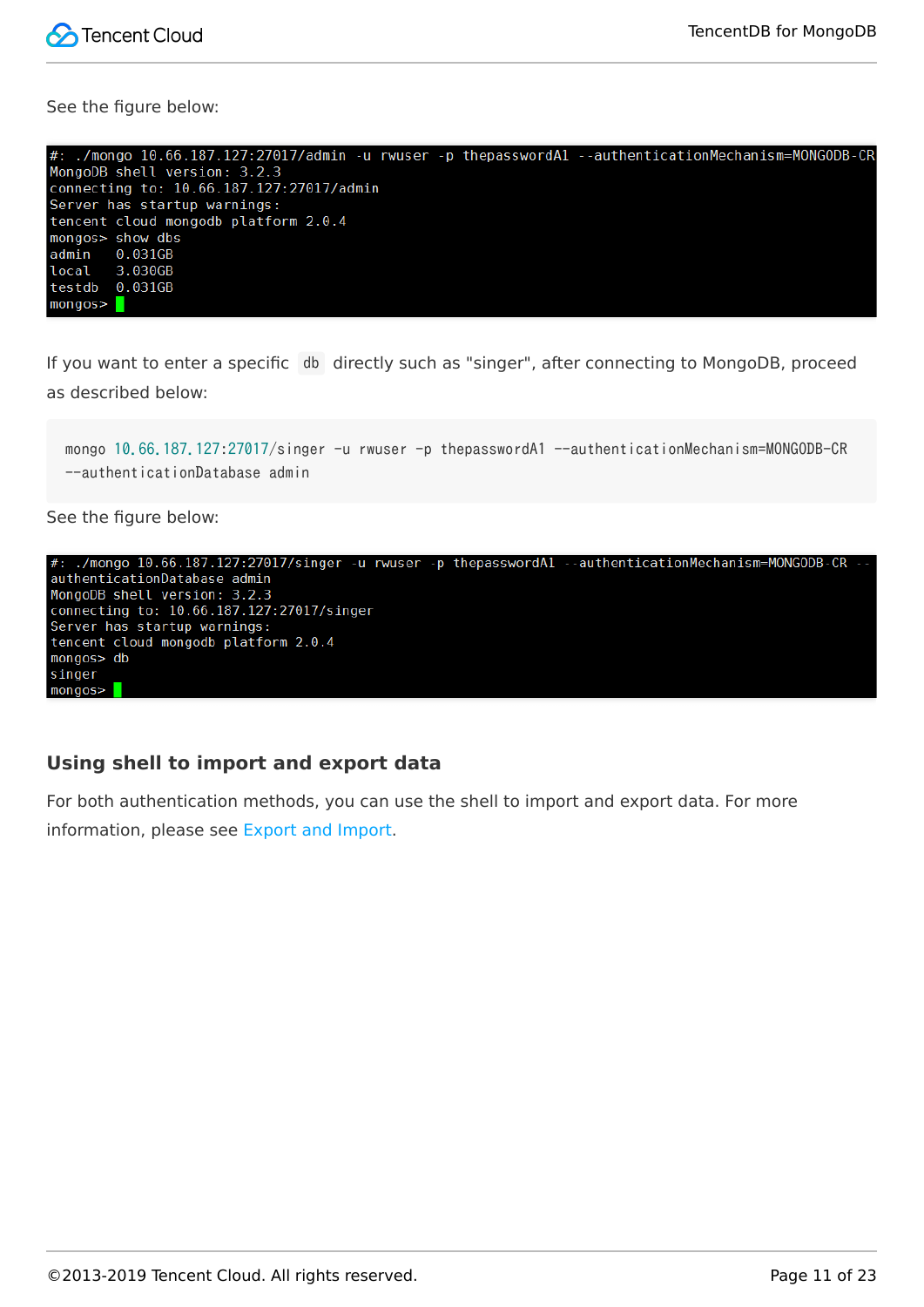## <span id="page-11-0"></span>PHP Connection Sample

Last updated:2021-06-28 10:52:03

#### **Notes**

TencentDB for MongoDB provides two usernames rwuser and mongouser by default to support the MONGODB-CR and SCRAM-SHA-1 authentication methods, respectively. The connecting URIs for the [two authentication methods are formed differently. For more information, please see Connecting to](https://intl.cloud.tencent.com/document/product/240/7092) TencentDB for MongoDB Instance.

For PHP, there is a driver that can be used to connect to and manipulate a MongoDB database, namely, [MongoDB driver.](http://php.net/manual/en/set.mongodb.php) The MongoDB driver is officially recommended by MongoDB, but it requires PHP 5.4 or above.

The following shows you how to connect to TencentDB for MongoDB and read/write data by using the aforementioned driver.

#### **Using MongoDB driver**

For more information on how to install the MongoDB driver, please see [Installation](http://php.net/manual/zh/mongodb.installation.php).

**The MongoDB driver can use both the MONGODB-CR and SCRAM-SHA-1 authentication methods.** For more information, please see [Connection Sample](https://intl.cloud.tencent.com/document/product/240/3563).

Sample code:

```
\langle?php
// Splice the connection URI
\text{Suri} = 'mongodb://mongouser:thepasswordA1@10.66.187.127:27017/admin';$manager = new MongoDB\Driver\Manager($uri);
// Prepare to write data
$document1 ='username' \Rightarrow 'lily',
'age' => 34,
'email' \Rightarrow 'lily@qq.com'
];
// Preprocess the data with the driver. Here, you can see that `id` of MongoDB is generated by t
he driver
$bulk = new MongoDB*Driver*BulkWrite;$ id1 = $bulk->insert($document1);
$result = $manager->executeBulkWrite('tsdb.table1', $bulk);
// You can also use the following code as needed to ensure that data is written to a majority of
nodes\frac{1}{2} $writeConcern = new MongoDB\Driver\WriteConcern(MongoDB\Driver\WriteConcern::MAJORITY, 1000);
\sqrt{2} $result = $manager-\lambdaexecuteBulkWrite('testdb.testcollection', $bulk, $writeConcern);
// Query
```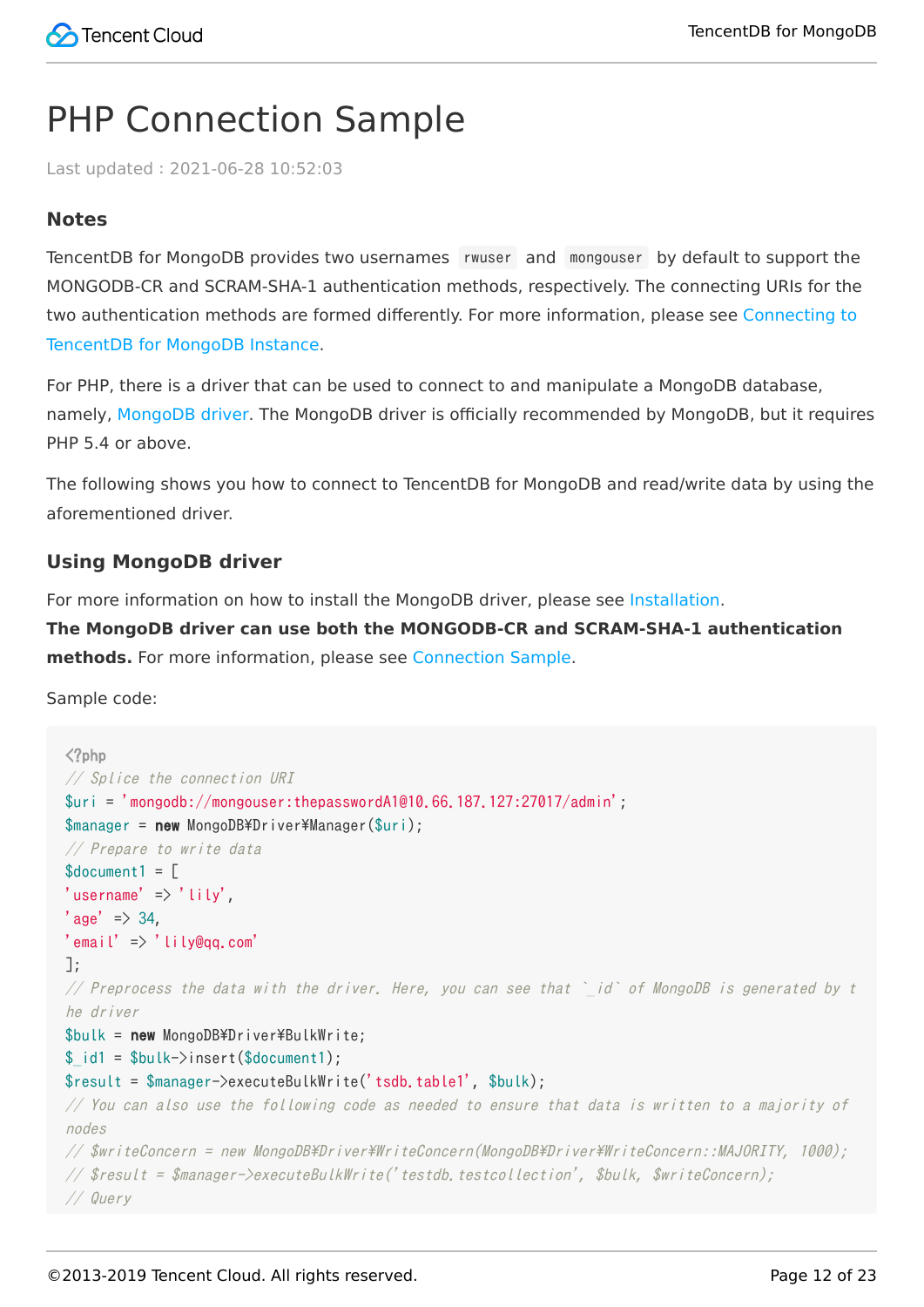```
$fitter = ['_id' => $_id1];\text{query} = \text{new} \text{ MongoDB*Driver*Query(\$filter);}$rows = $manager->executeQuery('tsdb, table1', $query); // You can also select to read a secondarydatabase first
foreach($rows as $r){
print r(\r);
}
```
Output:

```
stdClass Object
(
[i \, d] => MongoDB\BSON\ObjectID Object
(
\lceiloid] => 582c001618c90a16363abc31
\lambda[username] => lily
[aae] \Rightarrow 34[email] => lily@qq.com
)
```
#### **Using PHPLIB library (encapsulated based on MongoDB driver)**

[We recommend you use PHPLIB with the MongoDB driver. For more information, please see CRUD](http://mongodb.github.io/mongo-php-library/tutorial/crud/) Operations.

For more information on how to install PHPLIB, please see [Install the MongoDB PHP Library](http://mongodb.github.io/mongo-php-library/getting-started/). Please note that PHPLIB depends on the MongoDB driver.

Sample code:

```
\langle?php
require_once __DIR__ . "/vendor/autoload.php";
// Initialize
$mongoClient = new MongoDB\Client('mongodb://mongouser:thepasswordA1@10.66.187.127:27017/admin');
// Use the `users` collection under the `demo` library
$collection = $mongoClient->demo->users;
// Write a data entry
\frac{\gamma}{\gamma} insertOneResult = \frac{\gamma}{\gamma}collection->insertOne(['name' => 'gomez']);
printf("Inserted %d document(s)\n", $insertOneResult->getInsertedCount());
var_dump($insertOneResult->getInsertedId());
// Query data
\text{Sdocument} = \text{Scollection}\rightarrow\text{findOne}(\text{['name']});
var_dump($document);
```
Output: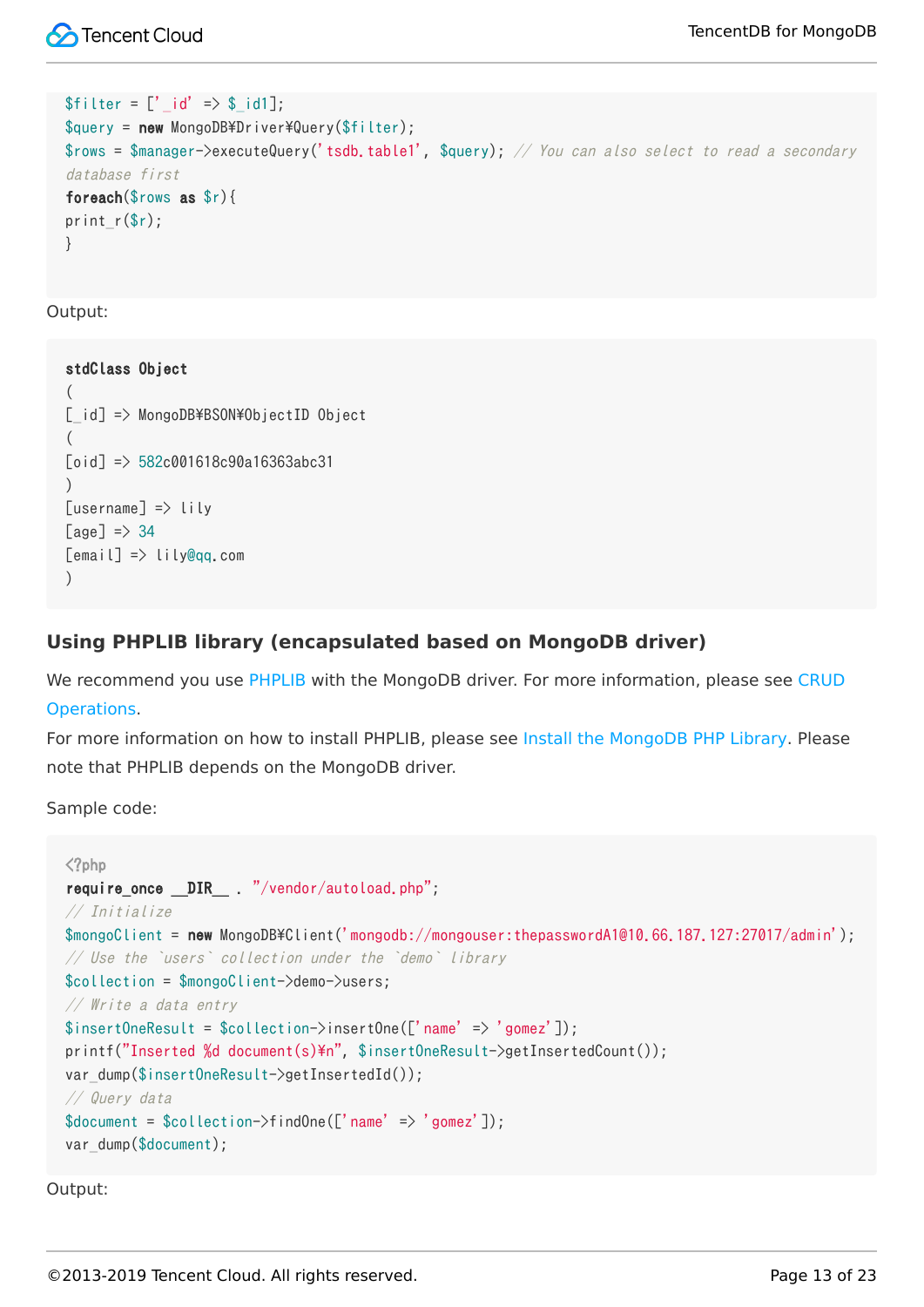```
Inserted 1 document(s)
object(MongoDB\BSON\ObjectID)#11 (1) {
\lfloor"oid"]=>
string(24) "57e3bf20bf605714a53e69c1"
}
object(MongoDB\Model\BSONDocument)#16 (1) {
["storage":"ArrayObject":private]=>
array(2) {
\begin{bmatrix}" id"]=>
object(MongoDB\BSON\ObjectID)#14 (1) {
\left[\begin{smallmatrix}n\\1\end{smallmatrix}\right]oid"]=>
string(24) "57e3bf20bf605714a53e69c1"
}
\lceil"name"]=>
string(5) "gomez"
}
}
```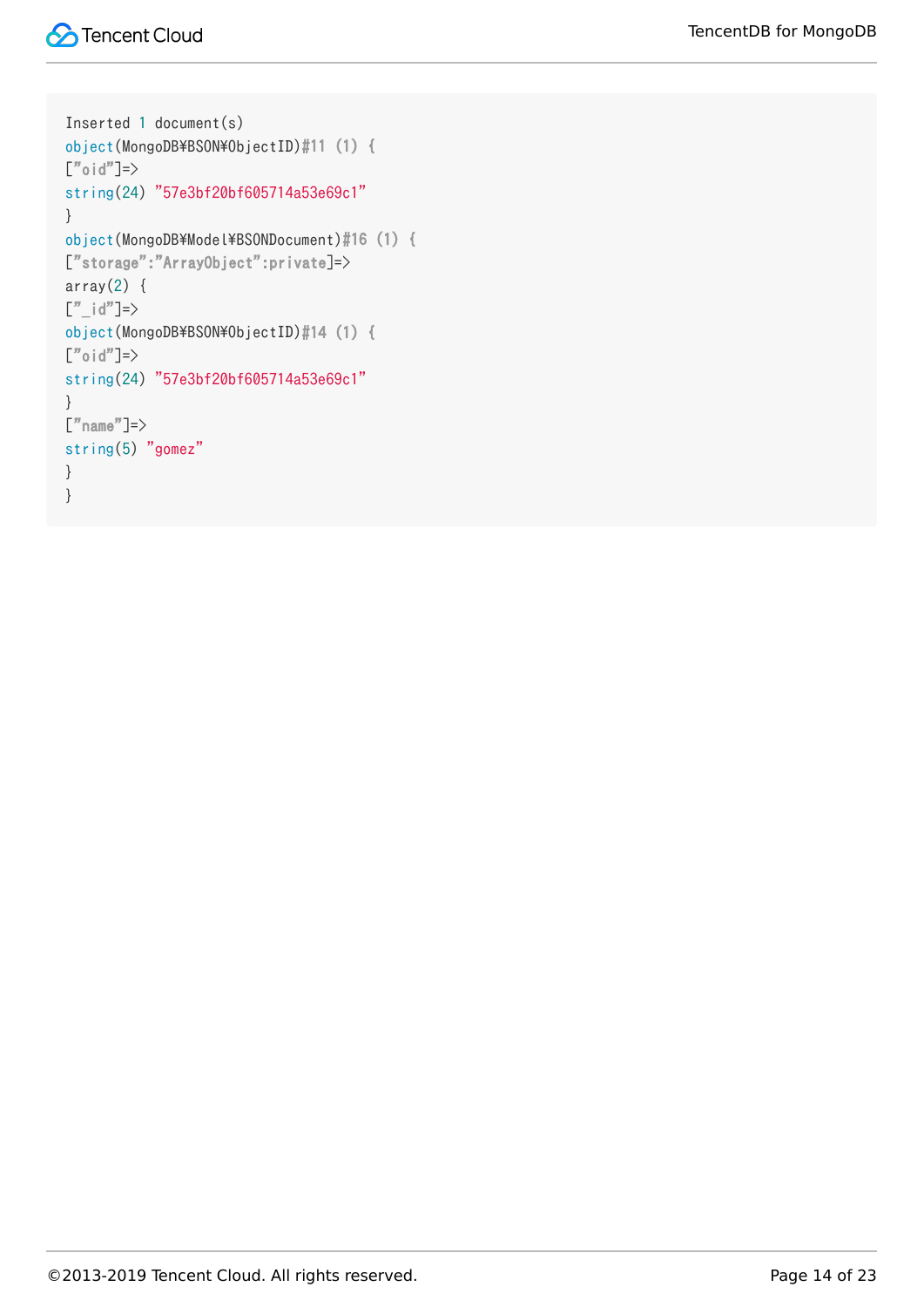## <span id="page-14-0"></span>Node.js Connection Sample

Last updated:2020-04-16 16:22:47

### **Notes**

TencentDB for MongoDB provides two usernames rwuser and mongouser by default to support the MONGODB-CR and SCRAM-SHA-1 authentication methods, respectively. The connecting URIs for the [two authentication methods are formed differently. For more information, please see Connection](https://intl.cloud.tencent.com/document/product/240/7092) Sample.

[Documentation of MongoDB Node.js Driver](https://docs.mongodb.com/ecosystem/drivers/node/)

### Quick Start

#### **Native Node.js sample code**

Install the driver package through shell:

```
npm install mongodb -save(If the installation failed, you can try another source, such as `npm config set registry http://
registry.cnpmjs.org`)
npm init
```
Program code:

```
'use strict';
var mongoClient = require('mongodb').MongoClient,
assert = require('assert');
// Form the URI
var url = 'mongodb://mongouser:thepasswordA1@10.66.161.177:27017/admin';
mongoClient.connect(url, function(err, db) {
assert.equal(null, err);
var db = db.db('testdb'); // Select a database
var col = db.collection('demoCol'); \frac{1}{s} Select a collection (table)
// Insert data
col.insertOne(
{
a: 1,
```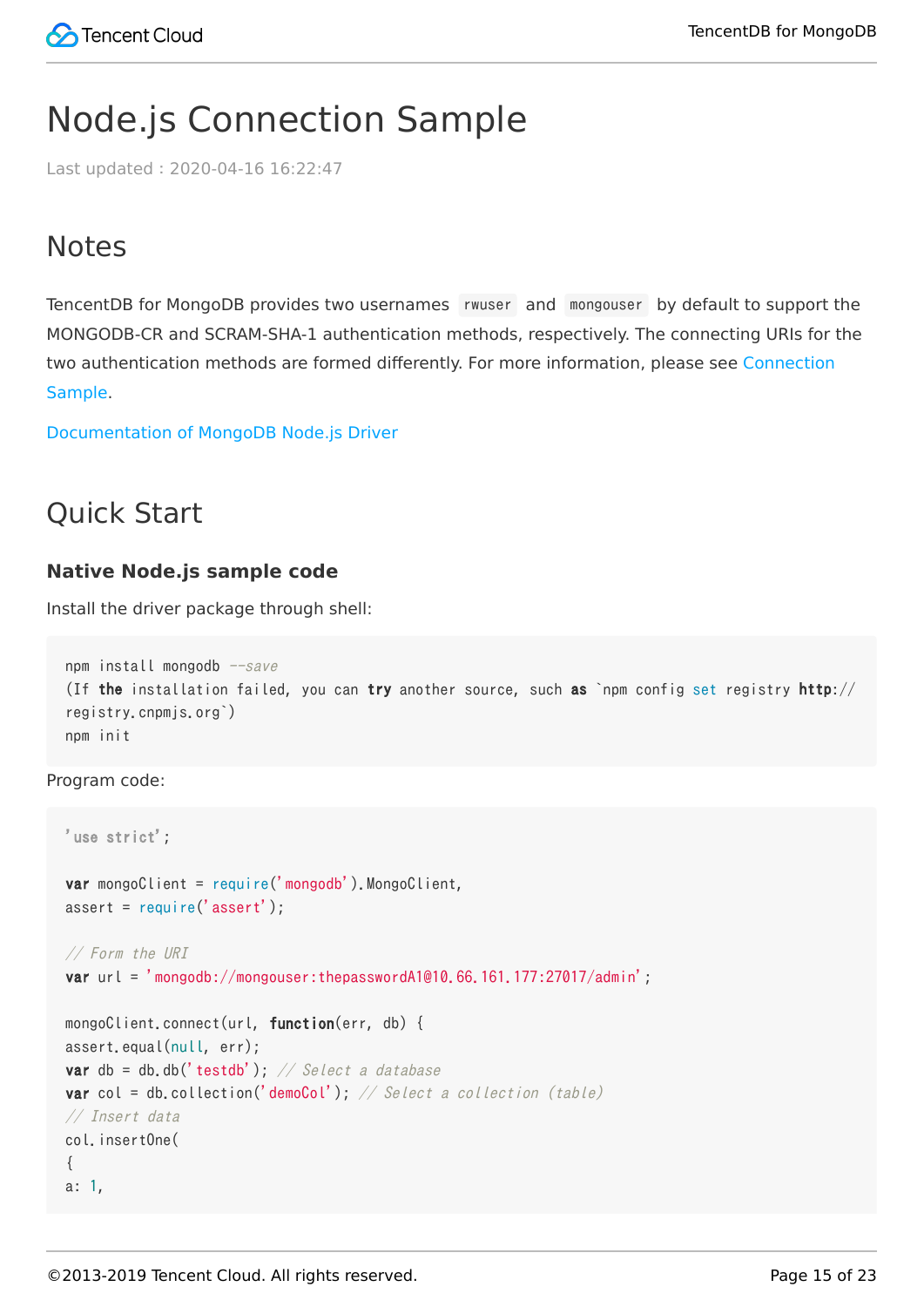#### something: "yy"

```
},
// Optional parameters
//{
\frac{1}{\sqrt{m}} \frac{1}{m} \frac{1}{m} \frac{1}{m} \frac{1}{m} \frac{1}{m} \frac{1}{m} \frac{1}{m} \frac{1}{m} \frac{1}{m} \frac{1}{m} \frac{1}{m} \frac{1}{m} \frac{1}{m} \frac{1}{m} \frac{1}{m} \frac{1}{m} \frac{1}{m} \frac{1}{m} \frac{1}{m} \frac{1}{m} \frac{1}{m}odes//},
function(err, r) {
console.info("err:", err);
assert.equal(null, err);
// Assertion is written successfully
assert.equal(1, r.insertedCount);
// Query data
col.find().toArray(function(err, docs) {
assert.equal(null, err);
console.info("docs:", docs);
db.close();
});
}
);
});
```
Output:

```
[root@VM 2 167 centos node]# node index.js
docs: [ { id: 567a1bf26773935b3ff0b42a, a: 1, something: 'yy' } ]
```
### Sample Code for Connecting to Node.js mongoose

```
var dbUri = "mongodb://" + user + ":" + password + "\mathbb{Q}" + host + ":" + port + "/" + dbName;
var opts = \{auth: {
authMechanism: 'MONGODB-CR', // This parameter is not required if SCRAM-SHA-1 authentication is u
sed
authSource: 'admin'
}
};
var connection = mongoose.createConnection(dbUri, opts);
```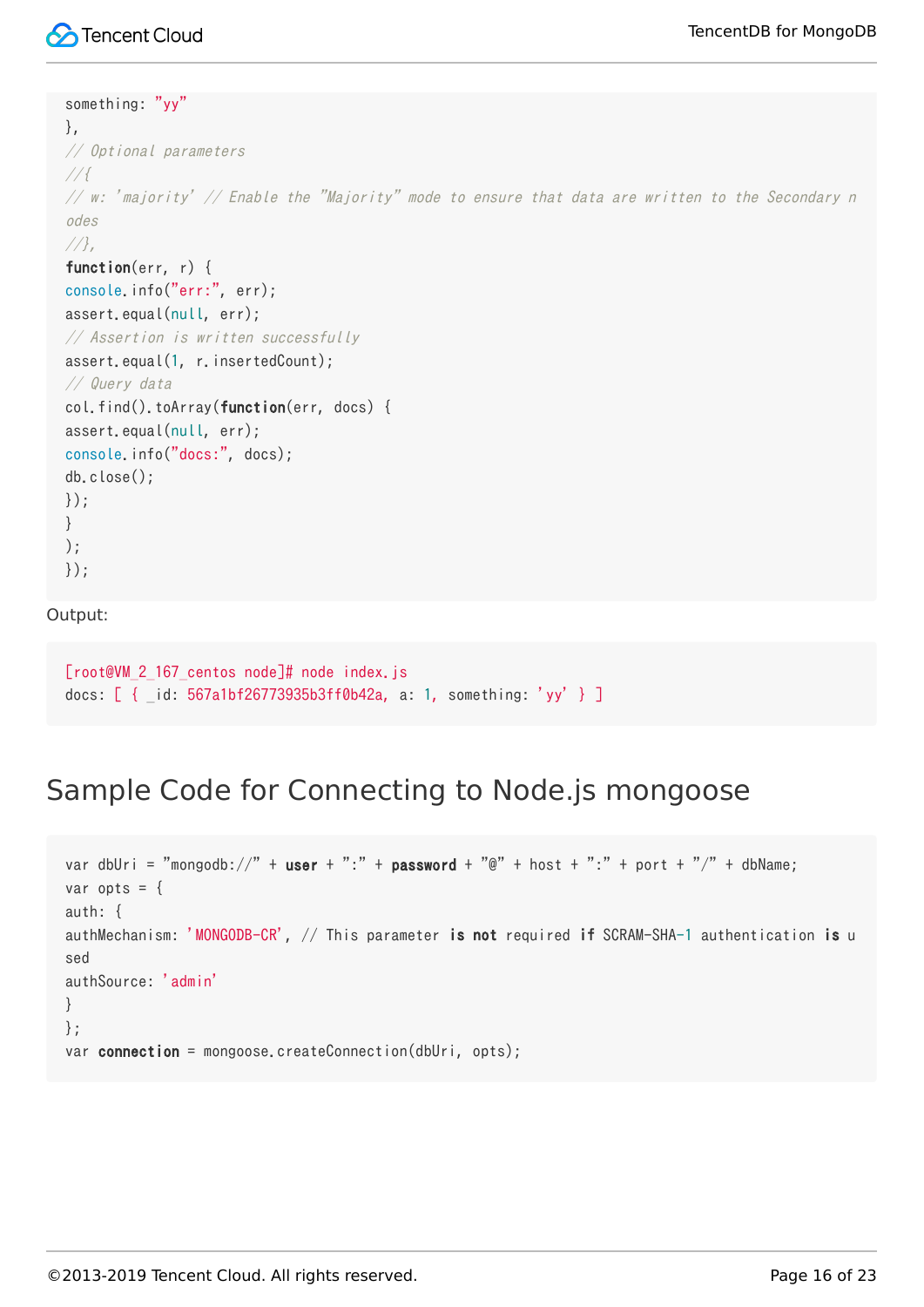## <span id="page-16-0"></span>Java Connection Sample

Last updated:2022-01-25 10:04:15

## **Notes**

TencentDB for MongoDB provides two usernames rwuser and mongouser by default to support the MONGODB-CR and SCRAM-SHA-1 authentication methods, respectively. The connecting URIs for the two authentication methods are formed differently. For more information, see [Instance Connection](https://intl.cloud.tencent.com/document/product/240/7092).

[Documentation of the MongoDB Java Driver](http://mongodb.github.io/mongo-java-driver/3.2/driver/getting-started/)

Download the [JAR package](https://oss.sonatype.org/content/repositories/releases/org/mongodb/mongo-java-driver/) and select a version above 3.2.

## Getting Started

#### **Native Java sample code**

```
package mongodbdemo;
import org.bson.*;
import com.mongodb.*;
import com.mongodb.client.*;
public class MongodbDemo {
public static void main(String[] args) {
String mongoUri = "mongodb://mongouser:thepasswordA1@10.66.187.127:27017/admin"; // For multi-IP
instance URIs, refer to the following format: mongodb://mongouser:******@172.xx.xx.124:27017,172.
xx.xx.27:27017,172.xx.xx.136:27017/test?authSource=admin&replicaSet=cmgo-fsstfgob_0
MongoClientURI connStr = new MongoClientURI(mongoUri);
MongoClient mongoClient = new MongoClient(connStr);
try {
// Use the database `someonedb`
MongoDatabase database = mongoClient.getDatabase("someonedb");
// Get the handle of the collection/table `someonetable`
MongoCollection<Document> collection = database.getCollection("someonetable");
// Prepare to write data
Document doc = new Document();
doc.append("key", "value");
doc.append("username", "jack");
doc.append("age", 31);
// Write data
collection.insertOne(doc);
System.out.println("insert document: " + doc);
// Read data
```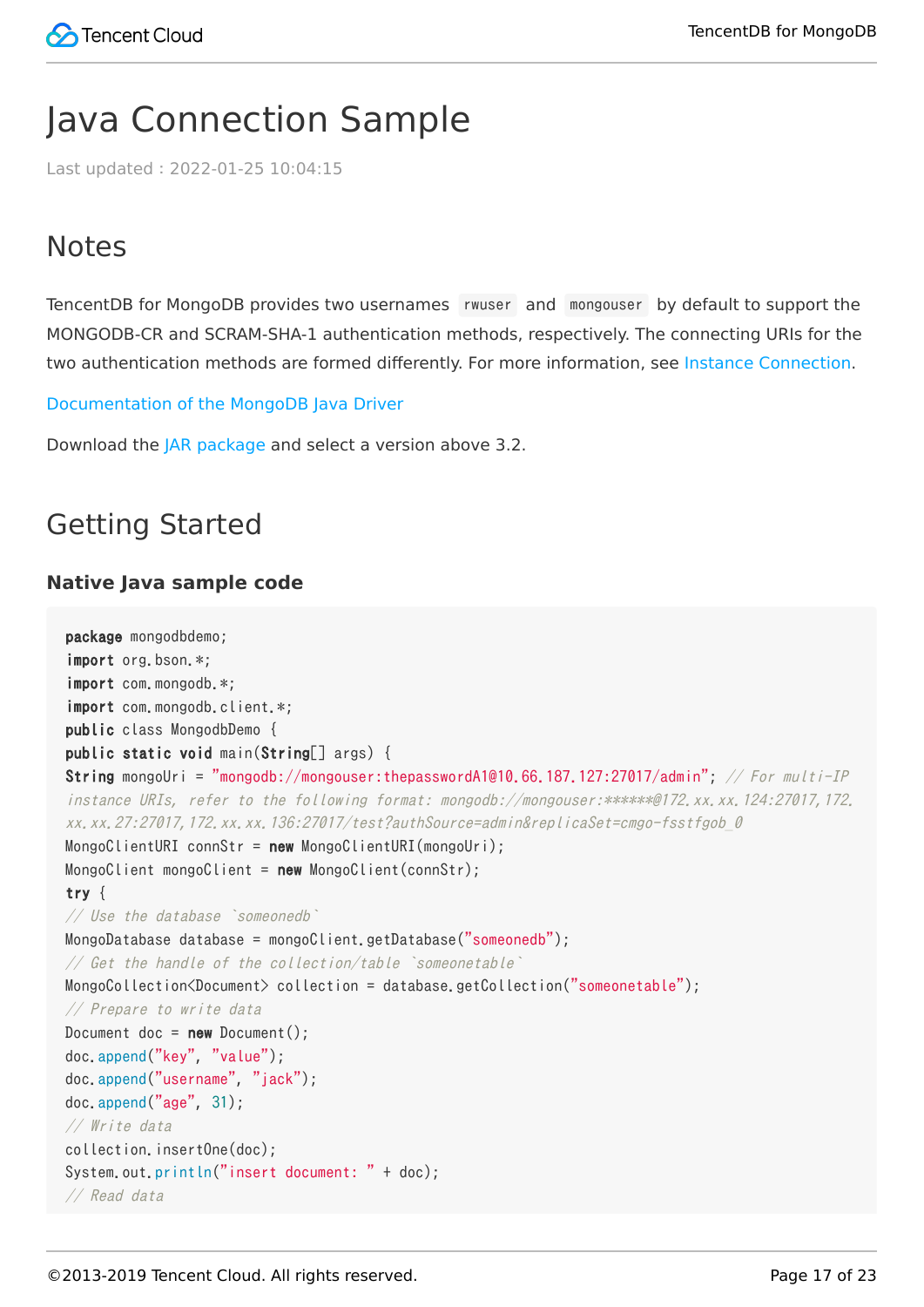```
BsonDocument filter = new BsonDocument();
filter.append("username", new BsonString("jack"));
MongoCursor\langle Document\rangle cursor = collection.find(filter).iterator();
while (cursor.hasNext()) {
System.out.println("find document: " + cursor.next());
}
} finally {
// Close the connection
mongoClient.close();
}
}
}
```
Output:

INFO: Opened connection [connectionId{localValue:2, serverValue:67621}] to 10.66.122.28:27017 insert document: Document{{key=value, username=jack, age=31, id=56a6ebb565b33b771f9826dd}} find document: Document{{\_id=56a3189565b33b2e7ca150ba, key=value, username=jack, age=31}} Jan 26, 2016 11:44:53 AM com.mongodb.diagnostics.logging.JULLogger log INFO: Closed connection [connectionId{localValue:2, serverValue:67621}] to 10.66.122.28:27017 bec ause the pool has been closed.

#### **Configuration sample for Spring Data MongoDB**

This sample demonstrates how to configure the [authentication database admin](https://intl.cloud.tencent.com/document/product/240/7092#uri-.E6.96.B9.E5.BC.8F), which depends on the versions of Spring and Spring Data MongoDB you use.

```
<bean id="mongoTemplate" class="org.springframework.data.mongodb.core.MongoTemplate">
<constructor-arg name="mongoDbFactory" ref="mongoDbFactory" />
\langle/bean\rangle<bean id="mongoDbFactory" class="org.springframework.data.mongodb.core.SimpleMongoDbFactory">
<constructor-arg name="mongo" ref="mongo" />
\zetaconstructor-arg name="databaseName" value="your target database" \zeta<constructor-arg name="credentials" ref="userCredentials" />
\zetaconstructor-arg name="authenticationDatabaseName" value="admin" \zeta\langle/bean\rangle<bean id="userCredentials" class="org.springframework.data.authentication.UserCredentials">
<constructor-arg name="username" value="username" />
\zetaconstructor-arg name="password" value="password" \zeta\langle/bean\rangle
```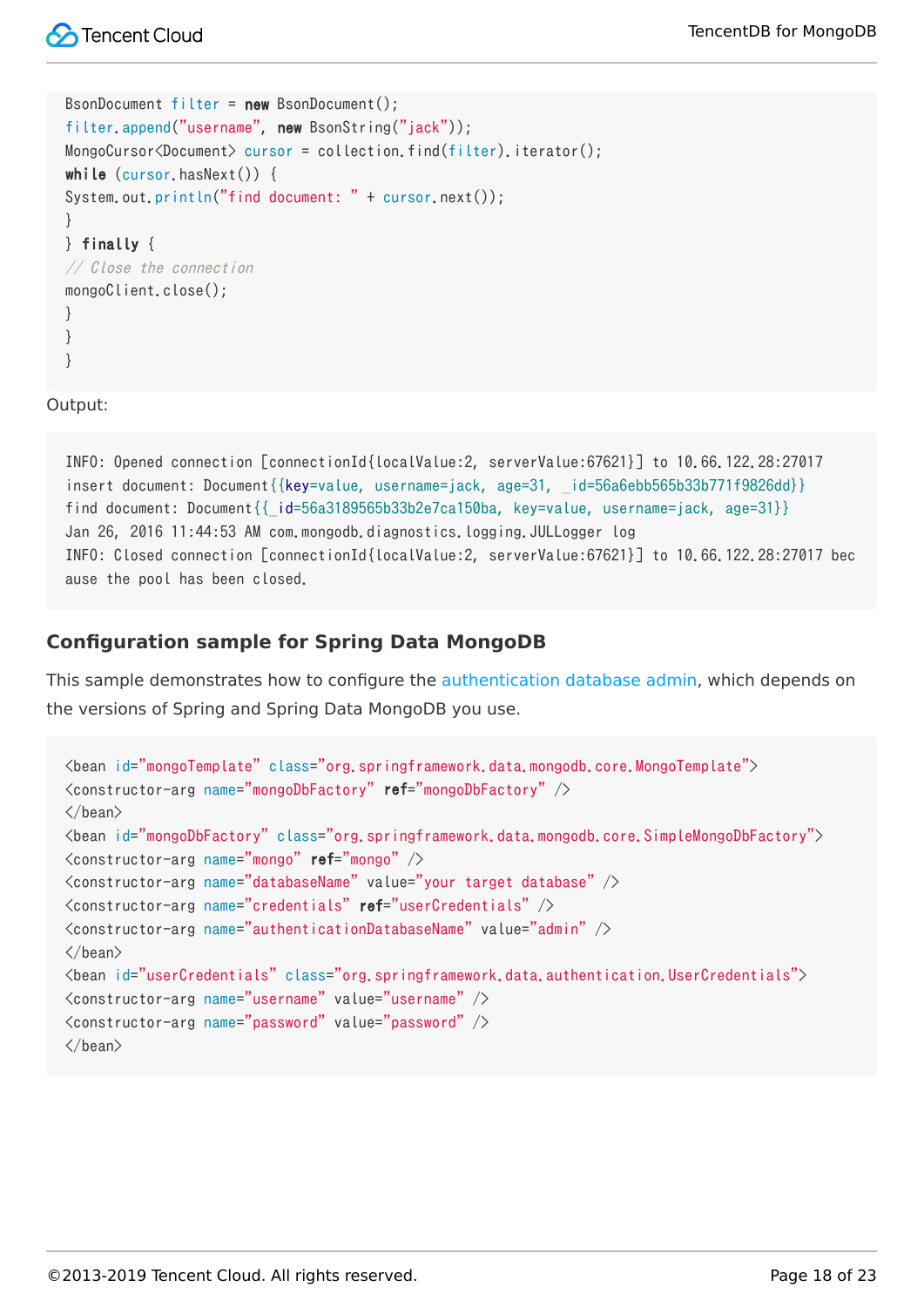## <span id="page-18-0"></span>Python Connection Sample

Last updated:2020-04-16 16:22:47

## **Notes**

TencentDB for MongoDB provides two usernames rwuser and mongouser by default to support the MONGODB-CR and SCRAM-SHA-1 authentication methods, respectively. The connecting URIs for the [two authentication methods are formed differently. For more information, please see Connection](https://intl.cloud.tencent.com/document/product/240/7092) Sample.

Download the Python driver [here.](https://pypi.python.org/pypi/pymongo/)

## Quick Start

#### **Python sample code 1**

```
#!/usr/bin/python
import pymongo
import random
mongodbUri = 'mongodb://mongouser:thepasswordA1@10.66.187.127:27017/admin'
client = pymongo.MongoClient(mongodbUri)
db = client.somedb
db.user.drop()
element_num=10
for id in range(element_num):
name = random.choice(['R9','cat','owen','lee','J'])
sex = random.choice(['male','female'])
db.user.insert one({}'id':id, 'name':name, 'sex':sex})
content = db_user.find()for i in content:
print i
```
#### **Python sample code 2**

```
#!/usr/bin/python
import pymongo
mongodbUri = 'mongodb://mongouser:thepasswordA1@10.66.187.127:27017/admin'
```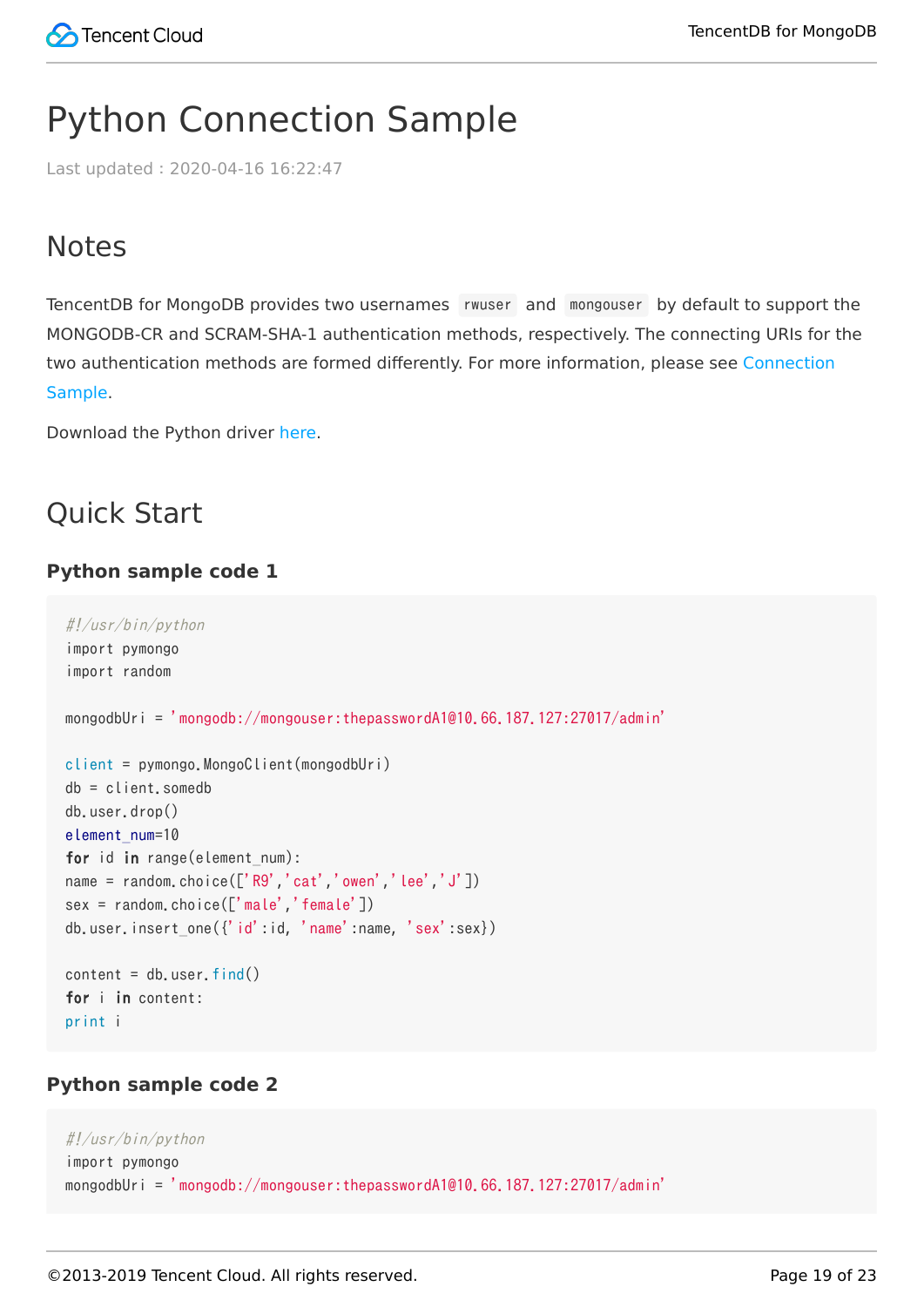```
client = pymongo.MongoClient(mongodbUri)
db = client.someonedb
inserted_id = db.somecoll.insert_one({"somekey":"yiqihapi"}).inserted_id
print inserted_id
for doc in db.somecoll.find(dict(_id=inserted_id)):
print doc
for doc in db.somecoll.find({"somekey":"yiqihapi"}):
print doc
```
Output:

```
5734431e101e2f6d699b37ef
{u'somekey': u'yiqihapi', u'_id': ObjectId('5734431e101e2f6d699b37ef')}
{u'somekey': u'yiqihapi', u'_id': ObjectId('5734431e101e2f6d699b37ef')}
```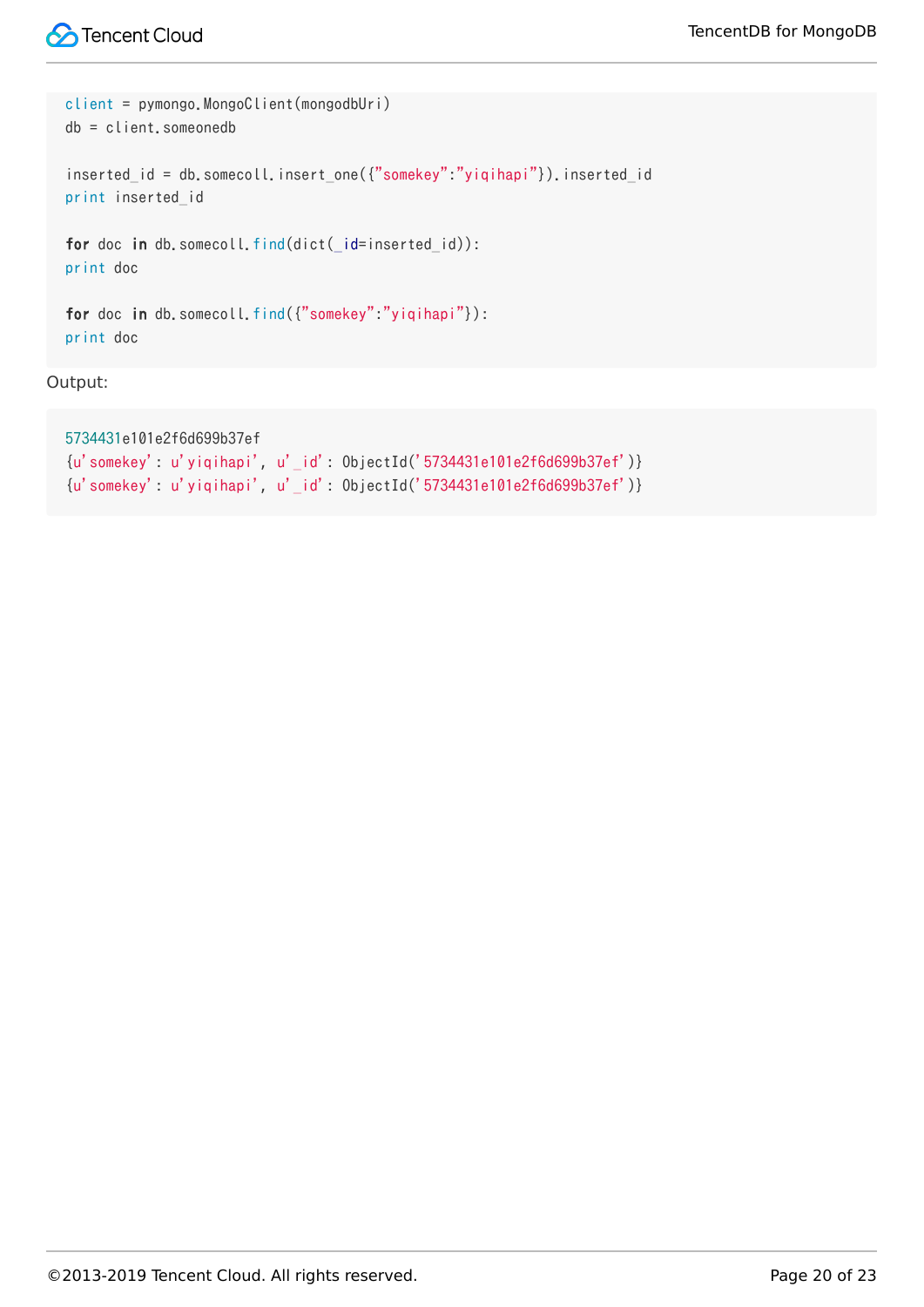## <span id="page-20-0"></span>Go Connection Sample

Last updated:2021-04-19 18:07:56

## **Notes**

TencentDB for MongoDB provides two usernames rwuser and mongouser by default to support the MONGODB-CR and SCRAM-SHA-1 authentication methods, respectively. The connecting URIs for the [two authentication methods are formed differently. For more information, please see Connecting to](https://intl.cloud.tencent.com/document/product/240/7092) TencentDB for MongoDB Instance.

Download [mgo driver](https://gopkg.in/mgo.v2) and [MongoDB Go driver](https://github.com/mongodb/mongo-go-driver/).

### Sample Code for mgo

```
func GetMgoURL(ip, user, password string, port int) string {
urlString := ""
if user == "" && password == "" {
urlString = fmt.Sprintf("mongodb://%s:%d/admin", ip, port)
}else {
urlString = fmt.Sprintf("mongodb://%s:%s@%s:%d/admin", url.QueryEscape(user), url.QueryEscape(pas
sword), ip, port)
}
return urlString
}
url := service.GetMgoURL(reqPara.Ip, reqPara.User, reqPara.Password, reqPara.Port)
session, err := mgo.Dial(url)
```
## Sample Code for MongoDB Go

Please see [MongoDB's official document.](https://www.mongodb.com/blog/post/quick-start-golang--mongodb--starting-and-setup)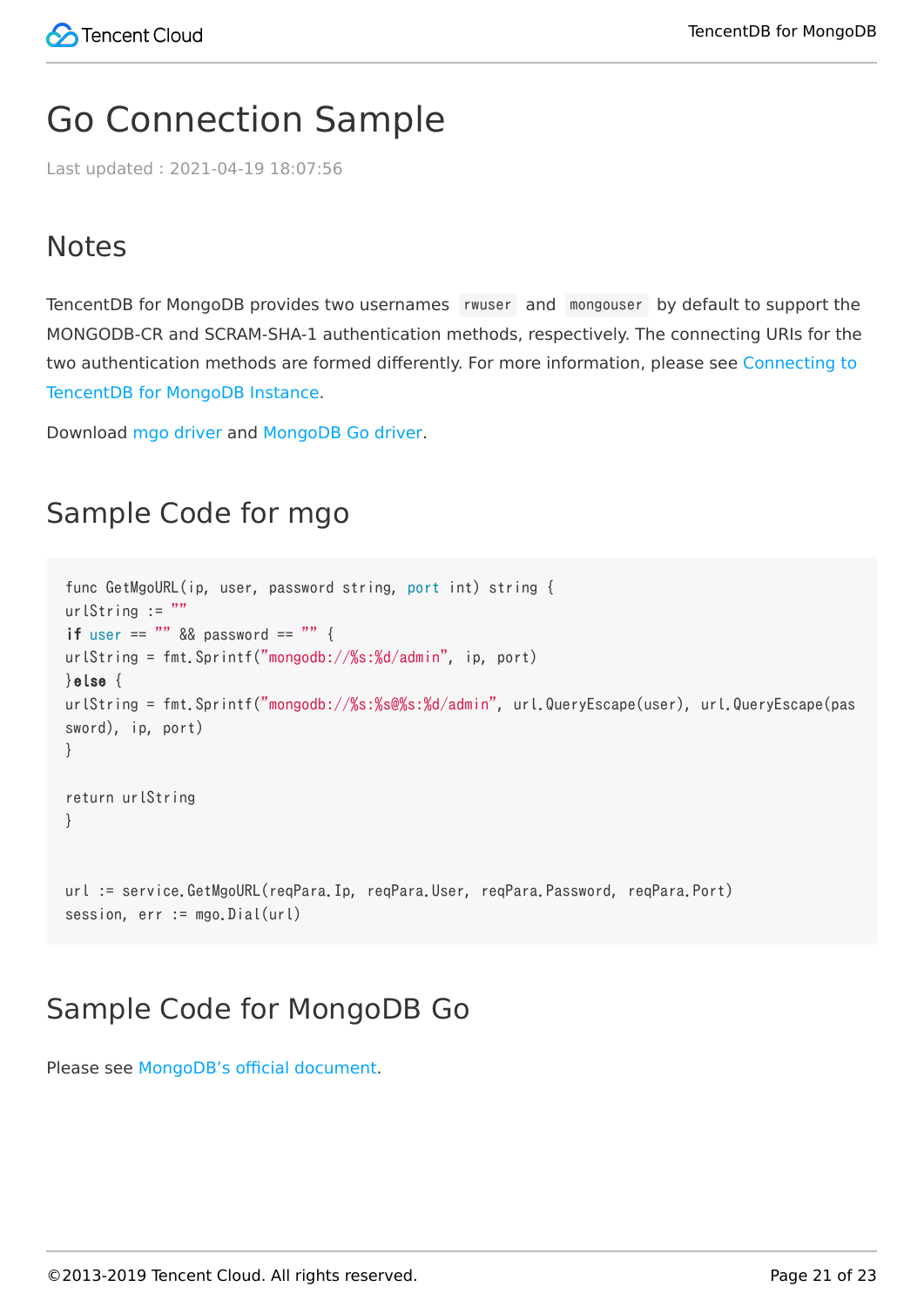## <span id="page-21-0"></span>PHP Reconnection Sample

Last updated:2022-04-12 09:50:01

## **Notes**

Instead of simply allowing you to access mongod, the TencentDB for MongoDB database service provides a load balancer IP for access. You can use this IP to connect to a range of route access layers similar to mongos.

The client driver establishes a persistent connection with an access server through the load balancer IP. If the connection is active for a long period of time, no intervention will be imposed on this status. However, if the persistent connection is inactive for more than one day (this period will be adjusted with version optimization), the route access layer will terminate the connection.

Generally, the client driver will implement an automatic reconnection process. However, this process cannot be implemented by certain language drivers. For such language drivers, if you attempt to communicate with the TencentDB for MongoDB service through a terminated connection, an error message such as "Remote server has closed the connection" will be returned, and manual reconnection will be required. The document provides a demo for PHP reconnection.

## Reconnection Based on PHP Mongo Driver

```
\langle?php
function getConnection() {
$connection = false;
$uri = 'mongodb://rwuser:1234567a@10.66.148.142:27017/admin?authMechanism=MONGODB-CR';
$maxRetries = 5;
for(\text{Scounts} = 1; \text{Scounts} \leq \text{ImaxRetries}; \text{Scounts++}) {
try {
$connection = new Mongoclient({$uri});
} catch( Exception $e ) {
// Or use the `catch` code line below as required. Please note that \mathbb{I}^*" is needed when some frame
works use namespace.
// } catch( \Xexception $e ) {
continue;
}
break;
}
return $connection;
}
$connection = getConnection();
```